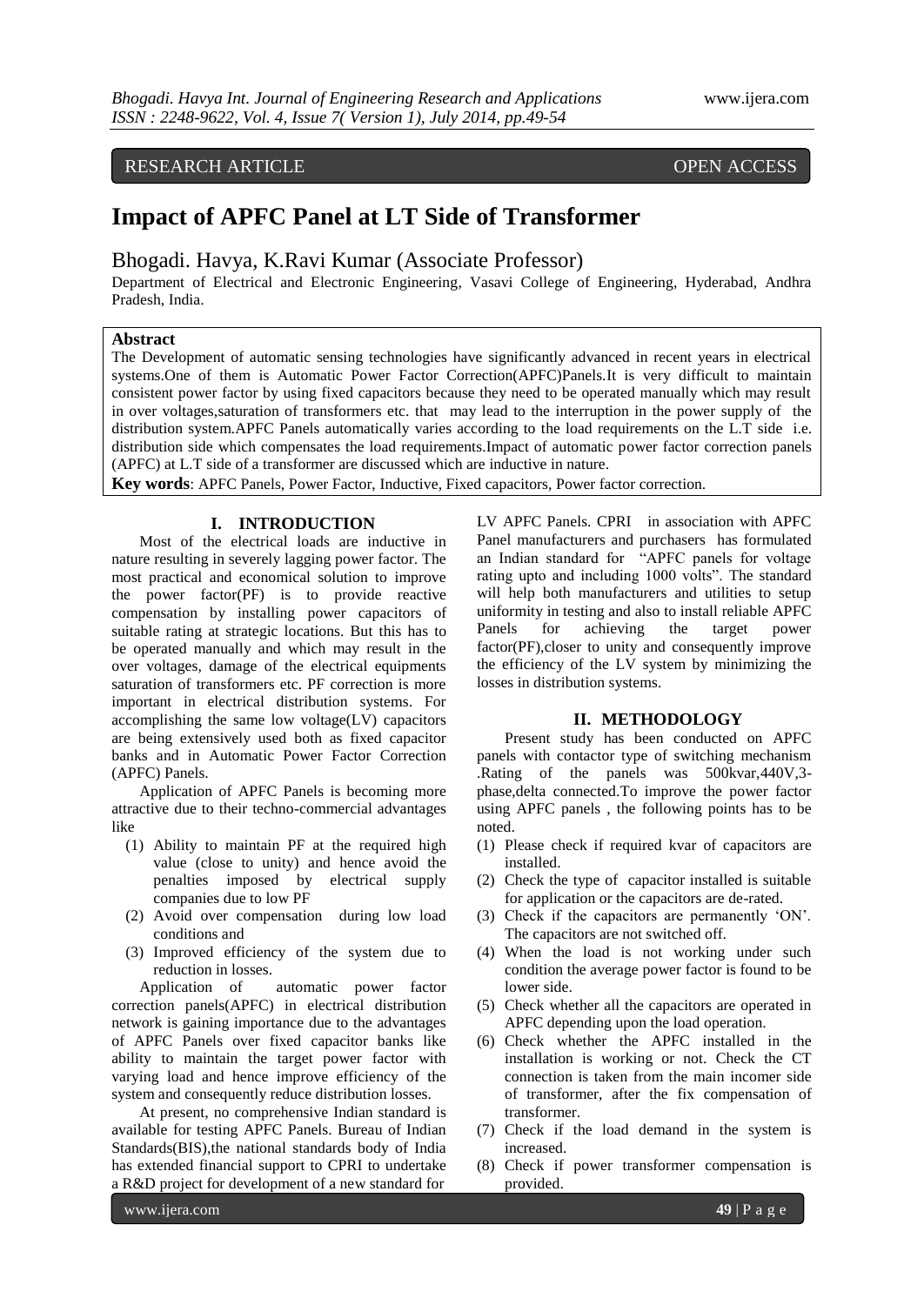*Central compensation*: Consumer installations usually possess a varying reactive power requirement. Unregulated fixed compensation is not possible in such cases since an uneconomical undercompensation or a dangerous over-compensation can occur. One must therefore continuously adjust the capacitor power to the required reactive power requirement.

One achieves this by means of automatic capacitorbanks which are directly assigned to a switchgear unit, distribution and sub-distribution or to a large load with fluctuating reactive power requirements.

This is achieved in non-reactor protected systems by using special capacitor switching contactors.These are equipped with pre-charging resistors as a permanent component of the contactors.The capacitor is first connected to the network via these resistors by means of early closing contacts before the main contacts close. The inrush current is then only approx.5% of the non-attenuated value.

*Regulation, number of steps and control series* : Most consumer installations are compensated using automatic capacitor banks due to the recognized benefits. The compensation power is designed with switched steps to match the employed capacitor power to the fluctuating load situation in the consumer's system.

A reactive power controller detects the momentary reactive power requirement by means of voltage and current measurements in the feeder to the consumer"s installation(distribution or subdistribution).The capacitor power is adjusted by connection or dis-connection in such a manner that a target power factor programmed at the regulators is reached.

To avoid the reconnection of capacitors that have not yet been discharged ,certain switching or lock-out times are specified or pre-selectable in the reactive power regulator which are to be taken into account when choosing discharge devices.

The distribution of the total power among the switched regulator control taps[control outputs]is specified with the control series. It contains the number of steps and their power ratings as a factor of the power of the first step, which is defined as 1.The cross-sum of the control series gives the number of combination steps of the compensation system. For example, control series with four control steps of the same power: 1:1:1:1, the compensation system is regulated in  $1+1+1+1=4$  combination steps. In this manner ,it is possible to implement reactive power compensation systems, with which the number of steps is significantly higher than the number of control outputs at the reactive power controller.

Reactive power compensation systems are normally provided with 6 to 20 combination steps.

The graduation is too coarse with small number of

*Power factor controller relay*: Power Factor Controller relay (Model RPM-14) is designed for automatic control of capacitor banks in 3 phase 4 wire LT distribution systems. The relay maintains the system power factor at a set value, under fluctuating load conditions, by connecting or disconnecting capacitor banks to the 415V bus. The relay employs state of the art micro controller design for measurement of reactive power compensation required, system power factor, voltage and current. A specially formulated optimization program for capacitor bank switching ensures accurate power factor control at the set point and hunt free operation.RPM-14 is designed to control up to 14 capacitor banks.

Please refer wiring diagram shown below . There are 4 groups of connections as explained





Fig.1 Wiring diagram of RPM-14 relay on APFC panel.

- (a) *Auxiliary supply to RPM-14*: Please connect R phase voltage of the capacitor bank panel to terminals 22 & 23 of the unit. Please note that it should be 240 V AC 50 Hz supply (Phase to neutral voltage). Phase is connected to terminal 22 and neutral is connected to the terminal 23 of the unit. RPM-14 uses this supply as the auxiliary supply for electronic circuit as well as measuring voltage for PF and KVAR computation.
- (b) *CT input to RPM-14*: The unit is suitable for connecting to CT secondary of either 1A or 5A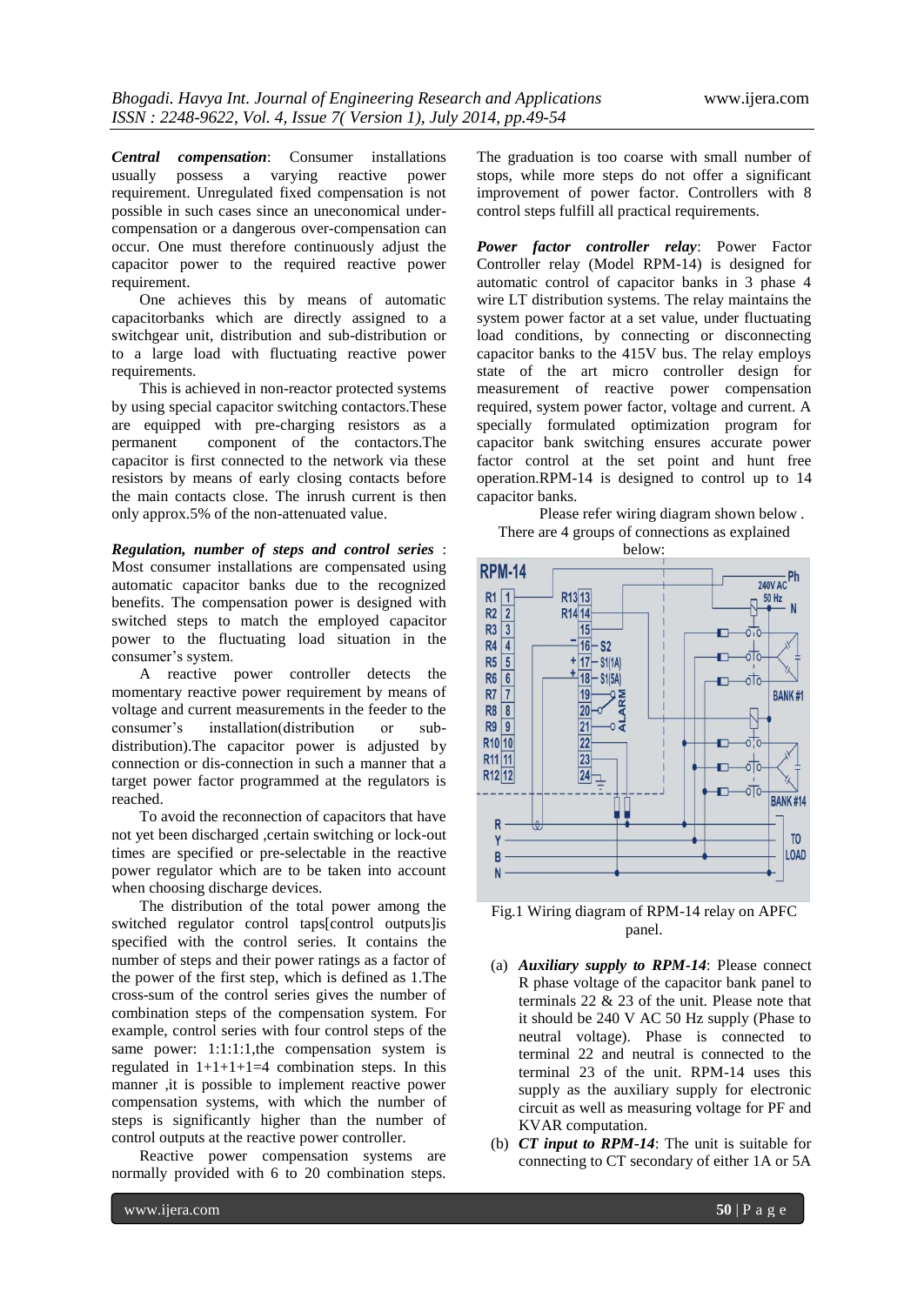rating. Please ensure that the CT is on R phase. CT secondary is to be connected as follows:

1A rating – Terminals 17& 16

5A rating – Terminals 18 & 16

c) *Supply to Capacitor Bank contactor coil supply* : RPM-14 is meant for connecting up to 14 capacitor banks through external contactors. Consequently it provides 14 relay contact outputs.

- One terminal of all 14 contactor coils is to be connected to neutral of the contactor coil supply.

- The other terminal of each of the contactor coil has to be connected to RPM-14 terminals 1 to 14 as shown in the wiring diagram.

- The phase supply of contactor coil should be connected to terminal 15 of RPM-14.

d) *Alarm Circuit*: RPM-14 provides a change over contact at terminals 19, 20, 21. This is an 8A rated contact and can be used for energizing a buzzer. *Note:* Please ensure that:

a) The auxiliary supply is 240 V AC

b) The CT is on the same phase as the auxiliary supply.

c) Earth connection to the relay is provided properly.



Fig.2: Power factor controller (RPM-14).

#### *Capacitor bank selection*:

The RPM-14 relay will continuously evaluate the required KVAR compensation and keep adding to the bus- thus bringing the plant PF close to the set value. Sometimes, in operation, RPM-14 may not find the closest match for the required KVAR and may stop adding. This may result in a PF much less than the set target.

In order that RPM-14 brings the plant PF closest to target PF, the system should have right denomination of capacitor banks as required by the load conditions of the plant. To determine, the right denomination of bank sizes (14 in total), following approach may be followed:

|                         | Plant kVAR requirement | Plant kVAR      | requirement |  |  |
|-------------------------|------------------------|-----------------|-------------|--|--|
| $>100$ <sub>k</sub> VAR |                        | $<$ 100 $k$ VAR |             |  |  |
| Bank                    | Size (kVAR)            | Bank no.        | Size (kVAR) |  |  |
| no.                     |                        |                 |             |  |  |
|                         | Χ                      |                 | Χ           |  |  |
| 2                       | 2X                     |                 | X           |  |  |
| 3                       | 3X                     | 3               | 2X          |  |  |
|                         | 5Χ                     | 4               | 2X          |  |  |
| 5                       | 8X                     | 5               | 3X          |  |  |
| 6                       | 10X                    | 6               | 5Χ          |  |  |
|                         | 15X                    |                 | 6X          |  |  |
| 8                       | 20X                    | 8               | 7Χ          |  |  |

|                         | Plant kVAR requirement   Plant kVAR requirement |                 |     |
|-------------------------|-------------------------------------------------|-----------------|-----|
| $>100$ <sub>K</sub> VAR |                                                 | $<$ 100 $k$ VAR |     |
| $\boldsymbol{\theta}$   | 25X                                             | Q               | 8Χ  |
| 10                      | 30X                                             | 10              | 9X  |
| 11                      | 35X                                             |                 | 10X |
| 12                      | 35X                                             | 12              | 11X |
| 13                      | 40X                                             | 13              | 12X |
|                         | 40X                                             |                 | 15X |

#### **III. RESULTS**

The experiment has been done in the National Small Industries Corporation (NSIC) industry in the industrial area of ECIL located in Hyderabad.

The details of the company without the impact of panel are:

Rating of transformer: 1500 KVA

Average power factor: 0.887

Connection type: 3-phase 5-wire

Average DPF: 0.851

 The details of the company with the impact of panel are:

 Rating of transformer: 1500KVA Average power factor: 0.987 Average DPF: 0.948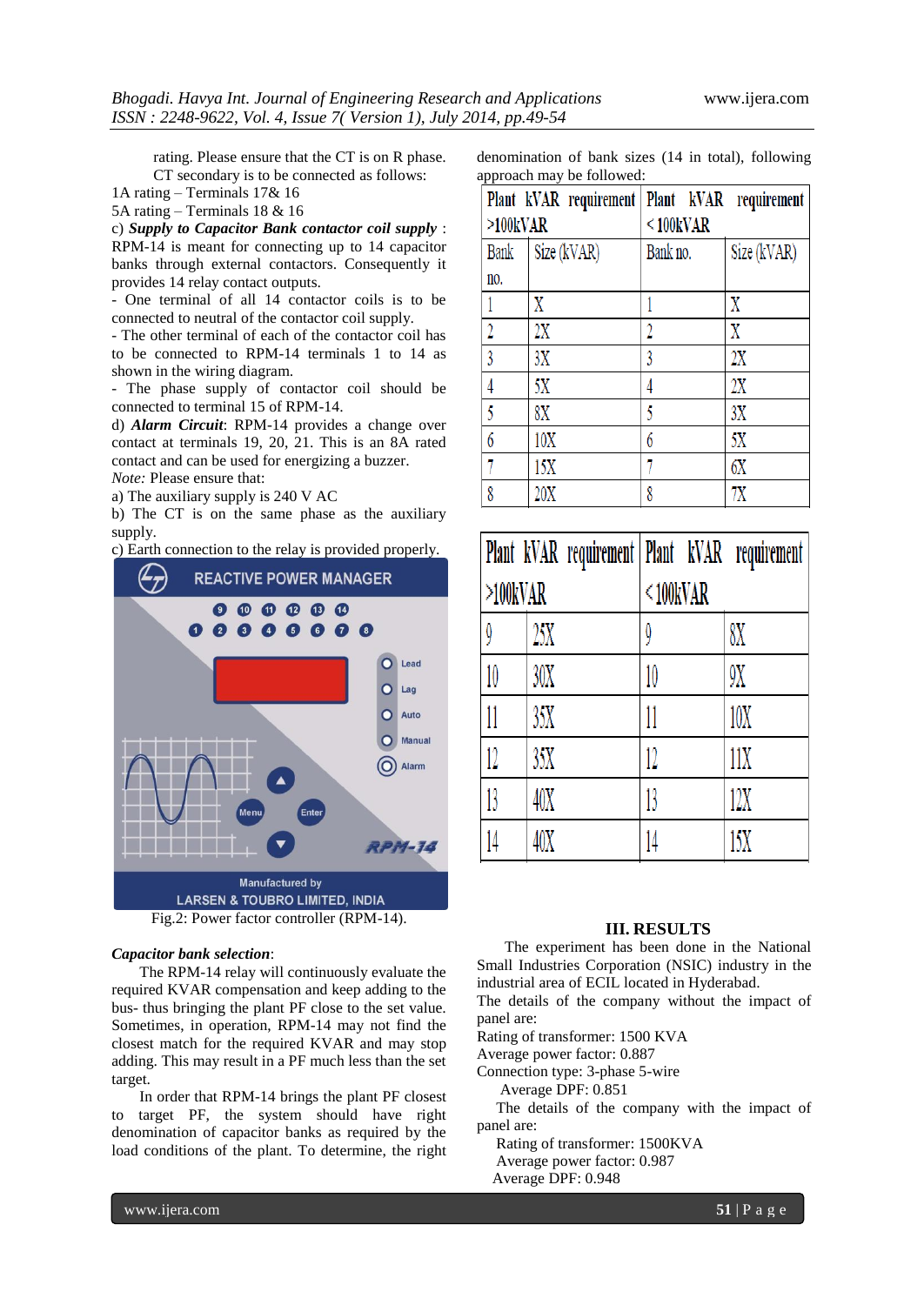## *Bhogadi. Havya Int. Journal of Engineering Research and Applications* www.ijera.com *ISSN : 2248-9622, Vol. 4, Issue 7( Version 1), July 2014, pp.49-54*

 CT ratio: 2500/1A PT ratio: 1:1

| $\rm T$                   | $\mathbf{A}$<br>$\mathbb{R}$<br>N | S | F          | O<br>R<br>M         | R<br>E                                                             |
|---------------------------|-----------------------------------|---|------------|---------------------|--------------------------------------------------------------------|
| S.<br>No                  | <b>PARAMETER</b>                  |   |            | <b>RMS</b>          |                                                                    |
|                           |                                   |   | M I N      | A V G               | M<br>X<br>A                                                        |
|                           |                                   | R | 245.30     | 247.59              | 248.90                                                             |
| 1.                        | <b>VOLTAGE</b>                    | Y | 241.70     | 242.35              | 3.30<br>24                                                         |
|                           |                                   | B | 246.00     | 246.856             | 247.90                                                             |
| 2.                        |                                   | R | 30.19      | 34.038              | $4\quad 2$<br>5<br>$\mathbb{R}^2$<br>$\theta$                      |
|                           | <b>CURRENT</b>                    | Y | 50.41      | 50.73               | $5 \quad 1 \quad .$<br>$\boldsymbol{0}$<br>1                       |
|                           |                                   | B | 38.06      | 38.87               | $\overline{3}$<br>9<br>9<br>$\mathbf{1}$<br>$\mathbb{R}^2$         |
| 3.                        | POWER(KW)                         |   | <b>MIN</b> | $A \quad V \quad G$ | X<br>M<br>A                                                        |
|                           |                                   |   | 24.469     | 25.589              | 27.909                                                             |
| $\overline{4}$            | POWER(KVAR)                       |   | 29.116     | 30.324              | $\overline{3}$<br>$\overline{2}$<br>3<br>8<br>$\overline{3}$<br>l. |
| 5<br>$\ddot{\phantom{a}}$ | POWER(KVA)                        |   | 15.582     | 16.120              | $1 \t6 \t9 \t4$<br>8                                               |
| 6<br>$\ddot{\phantom{a}}$ | <b>POWER FACTOR</b>               |   | 0.827      | 0.837               | 0.86<br>$\overline{0}$                                             |

Table-1: Values with APFC panel

| T                    | R                | $A \tN$        | S            | F           | $\Omega$ | $\mathsf{R}$ | M                 | E              | $\mathbb{R}$                  |
|----------------------|------------------|----------------|--------------|-------------|----------|--------------|-------------------|----------------|-------------------------------|
| S.<br>N <sub>0</sub> | <b>PARAMETER</b> |                |              |             |          | <b>RMS</b>   |                   |                |                               |
|                      |                  |                |              |             | M I N    |              | $\overline{AY}$ G |                | $M \overline{A} \overline{X}$ |
|                      |                  |                | $\mathbb{R}$ | 249.9       |          |              | 251.46            |                | 252.6                         |
| 1.                   |                  | <b>VOLTAGE</b> | Y            |             | 243.8    |              | 245.21            |                | 245.8                         |
|                      |                  |                | B            | $2 \quad 4$ | 8        |              | 250.01            | $\overline{2}$ | $\mathcal{F}$<br>$\mathbf{1}$ |
|                      |                  |                | $\mathbb{R}$ |             | 14.99    |              | 17.09             |                | 23.86                         |
| 2.                   | <b>CURRENT</b>   | Y              | 34.8         |             |          | 34.87        |                   | 45.91          |                               |
|                      |                  |                | B            | 23.31       |          |              | 24.045            |                | 33.28                         |
|                      | POWER (KW)       |                |              | M I N       |          | $A \vee G$   |                   | M A X          |                               |
| 3.                   |                  |                | 16.365       |             |          | 17.399       |                   | 24.795         |                               |
| $\overline{4}$ .     | POWER(KVAR)      |                |              | $-7.248$    |          | $-6.602$     |                   | $-1.405$       |                               |
| $\overline{5}$ .     | POWER(KVA)       |                |              | 18.126      |          | 18.865       |                   | 25.411         |                               |
| 6.                   | POWER FACTOR     |                |              | 0.882       |          | 0.907        |                   | 0.976          |                               |
|                      |                  |                |              |             |          |              |                   |                |                               |

|  | Table-2: Values with out APFC panel |  |  |  |  |  |
|--|-------------------------------------|--|--|--|--|--|
|--|-------------------------------------|--|--|--|--|--|

#### *WAVEFORMS*:

The corresponding waveforms of voltage, current, powers and power factor without the presence of the panel are shown below:

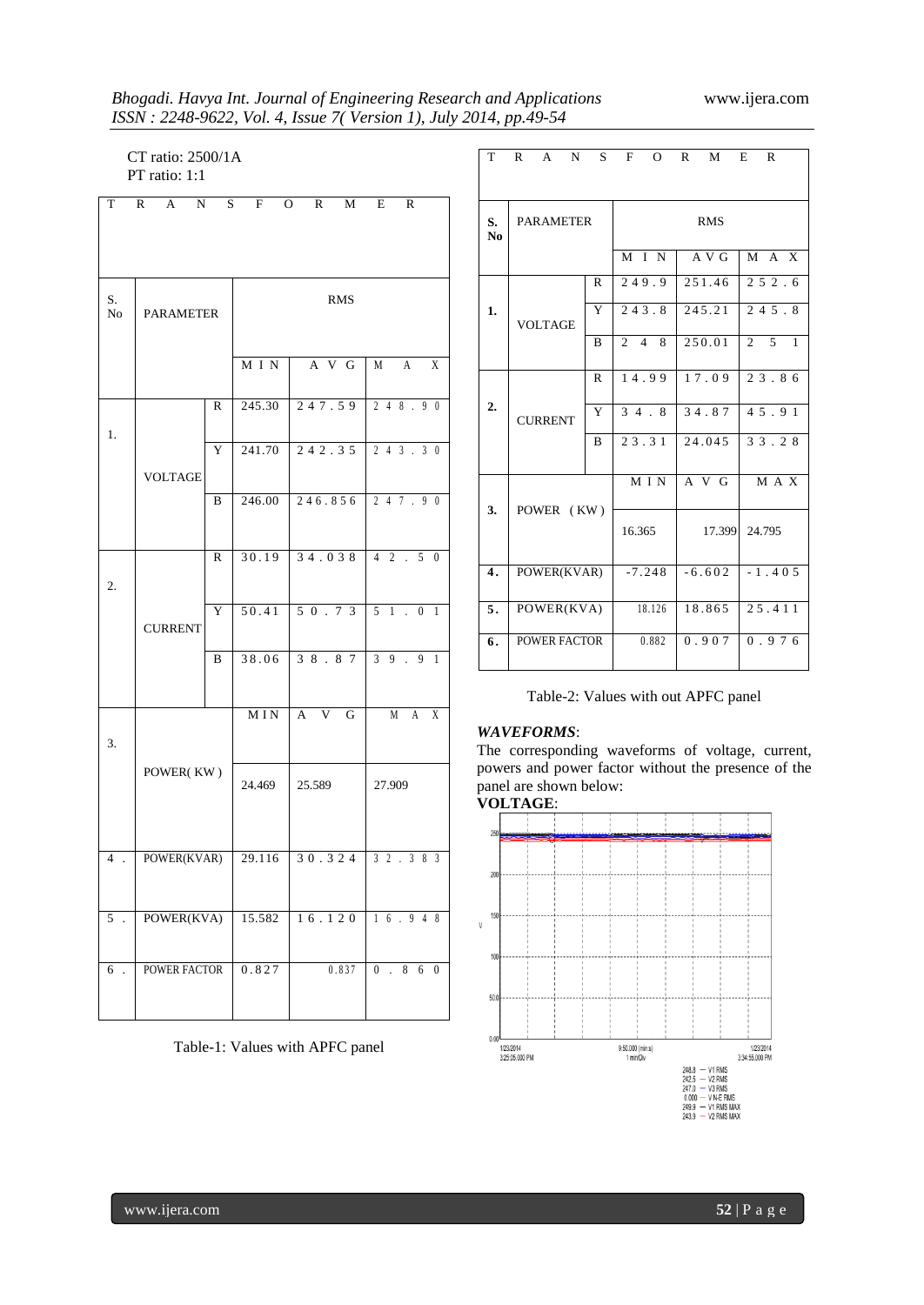A N-E RMS









| $5.816k - W1$        |  |
|----------------------|--|
| $10.90k - W2$        |  |
| $8.004k - W3$        |  |
| $24.72k - W$ Total   |  |
| $4.836k - v$ ar1     |  |
| $5.760k - var2$      |  |
| $5.337k - var3$      |  |
| $15.93k - var Total$ |  |
| $7.563k - VA1$       |  |
| $12.32k - VA2$       |  |
| $9620k - VA3$        |  |

Similarly, the corresponding waveforms of voltage, current, powers and power factor with the impact of APFC panel are shown below: